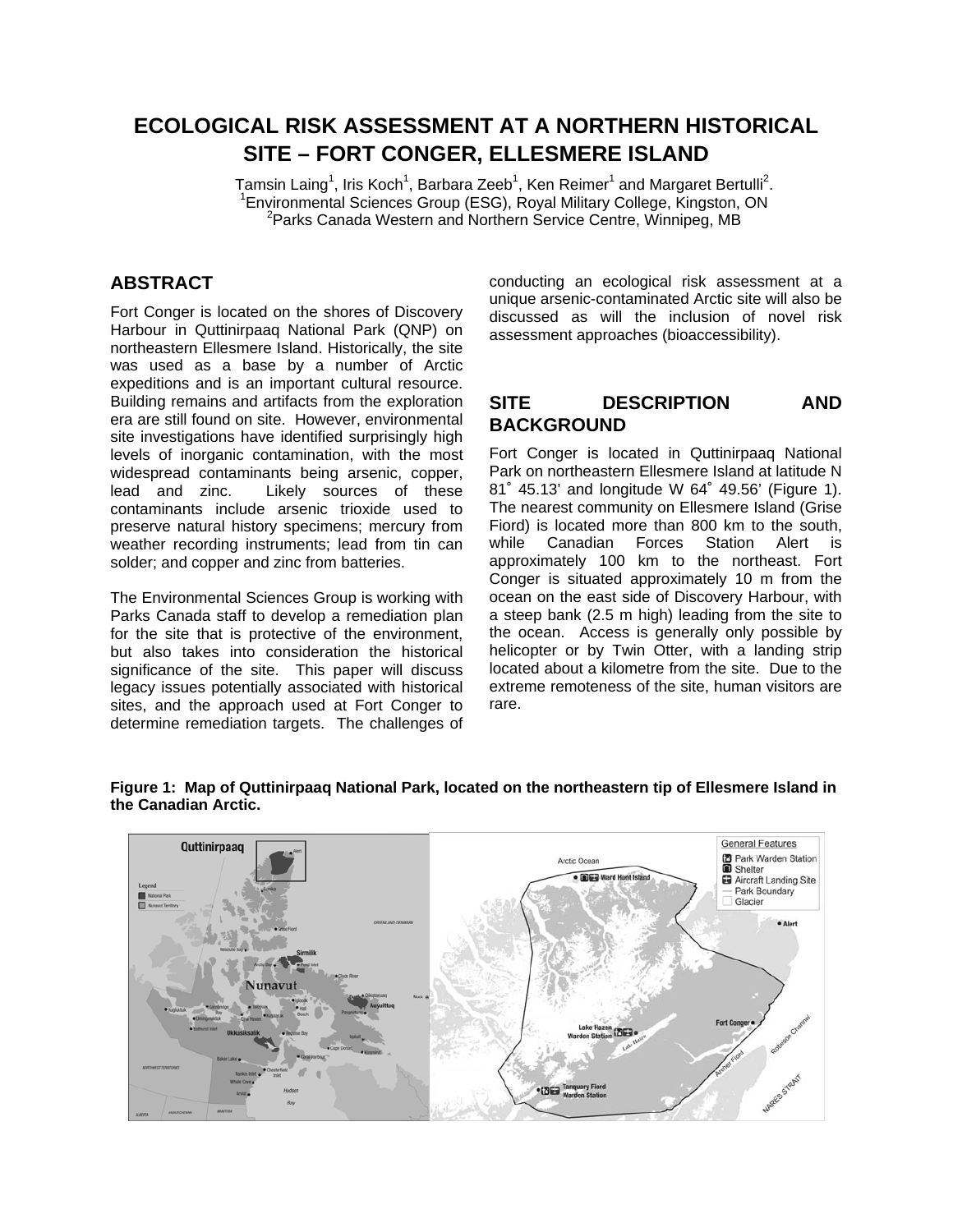Climatically, Fort Conger is located in a polar desert, with low annual precipitation (60 mm) and low temperatures year round. The mean daily temperature for January through March at nearby Alert is -33˚C, with a record low of -50˚C (EC 2005). In July, the mean daily maximum temperature is 6˚C with a record high of 20˚C; Alert has only 20 to 30 frost-free days per year. Permafrost studies at Alert have shown that permanently frozen ground exists to a depth of at least 480 m below the ground surface (Gray 1997). The active layer, which is the layer of surface soil that thaws each summer, is less than 1 m deep in most places. The bank adjacent to the Fort Conger site is actively eroding due to permafrost degradation processes and tidal activity.

Historical activities at Fort Conger have led to a rich heritage of cultural resources at the site. Fort Conger was used as an over-wintering base by a number of Arctic expeditions, most notably the Greely expedition (Lady Franklin Bay Expedition), which established a semi-permanent scientific research camp here from 1881 to 1883. The foundations of a house built by the Greely expedition, as well as artifacts and debris from this era, may still be found on the site (Figure 2). Three wooden huts constructed from the materials of the Greely house by explorer Robert Peary in 1900 are still standing (Figure 2). Because of its historical significance and wealth of artifacts, Fort Conger is protected and monitored by Parks Canada.

Significant contamination by inorganic elements (especially arsenic, copper, lead, and zinc) and PAHs (polycyclic aromatic hydrocarbons) exists at Fort Conger (ESG 2006). Contamination by inorganic elements is widespread and focussed mainly on the area around the Greely house foundations. There is clear evidence for uptake of inorganic contaminants (arsenic, copper, lead, and zinc) into plants growing on the site. In 2006, deposits of pure arsenic trioxide powder were found on site. This is a highly toxic and soluble form of arsenic that appears to have disseminated widely around the site through dust transport, leading to a footprint of arsenic contamination centred on the Greely house foundation. The pure arsenic powder was excavated and containerized in 2007, but several hotspots of highly arseniccontaminated soils remain.

The significant pattern of contamination found at Fort Conger was initially unexpected, but illustrative of legacy issues that may be associated with a historical site. The presence of pure arsenic trioxide is unusual and appears to have led to some unique patterns of contaminant distribution at the site. Arsenic trioxide and mercury were likely used as preservatives for natural history specimens that were collected by the Greely expedition, as this was common practice at the time. High levels of copper are associated with blue stained areas on site consistent with a liquid source, and may have been from early battery prototypes used on site. The highest levels of lead were found adjacent to tin can debris and are suspected to have originated from lead solder used in the cans. Tar paper used to cover the Greely House and Peary cabins appears to be the main source of PAH contamination.



#### **Figure 2: Aerial photograph of Fort Conger, showing the Greely house foundation (left) and Peary huts (upper right).** (Photo credit: Tim Christie)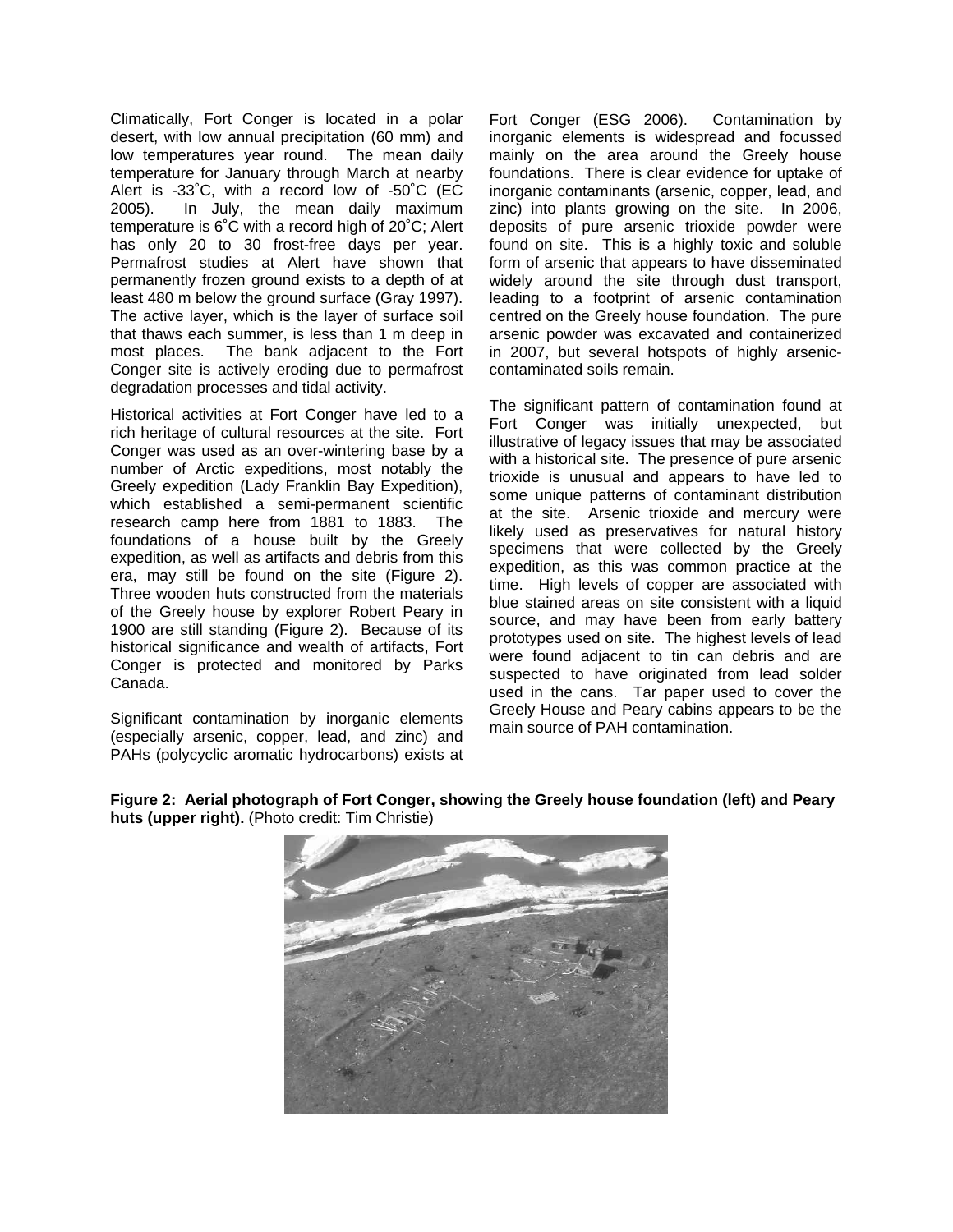# **FORT CONGER: CHALLENGES AND APPROACH FOR MANAGEMENT**

Fort Conger is a unique site with two guiding principles for management that must be balanced: the need to preserve ecological integrity while also minimizing disturbance to cultural resources. Given this and limited human presence at the site, a main objective for remediation plan development is to identify the minimum area of the site requiring remediation.

Managing the Fort Conger site will require an innovative and collaborative approach. In order to meet these challenges, a remediation working group composed of archaeologists, contaminants experts, and Parks Canada staff will guide decision-making. The group decided that a first step was to carry out an ecological risk assessment (ERA) for the site to identify the "hotspots" that must be remediated to protect its ecological integrity. Such an approach allows for identification of the minimum area on site for remediation; it is protective of the environment but minimizes site disturbance. Once the hotspots on site requiring remediation have been identified, it is anticipated that site remediation will occur in conjunction with an archaeological investigation to document cultural resources. Creating a virtual site record through laser scanning before any further ground surface alteration occurs is being considered.

A further challenge for management is the fact that the bank next to the Fort Conger site is actively eroding. Historical rates of bank erosion are being determined through air and satellite photo review, as well as previous records from the site. A monitoring program for bank erosion has also been established. The information from these studies will be used to determine which portion of the site may be at risk of erosion. The results from this program will be incorporated into remediation decisions.

### **ECOLOGICAL RISK ASSESSMENT**

Receptor selection was based on several important factors. Because the nearest community, Grise Fiord, is more than 800 km away and harvesting activities are negligible, the cultural and economic significance of the receptors was not taken into account. As a result, selection of receptors was based on the following criteria:

• presence (abundance) on-site

- importance to the overall ecosystem (e.g. keystone species, rare species)
- susceptibility to potential contaminant pathways
- representation of a number of trophic levels.

Based on these criteria, the ecological receptors chosen were the collared lemming (*Dicrostynux groenlandicus*), Snowy Owl (*Bubo scandiacus*), Long-tailed Jaeger (*Stercorarius longicaudus*) and arctic fox (*Alopex lagopus*).

Arctic receptor sensitivity information is extremely limited. Because of this, receptor species were chosen based on their ecological significance and trophic level. Collared lemmings are a keystone species within QNP, as they are extremely important within the trophic dynamics of Ellesmere Island. In addition, as a primary consumer of plants, they are considered to be highly susceptible to contamination at Fort Conger. As secondary consumers, Snowy Owl, Long-tailed Jaeger and arctic fox represent higher trophic levels that are exposed to contamination via prey. Selection of these four receptors allows for an ERA that is representative of the risk that contamination at Fort Conger poses to the surrounding ecosystem.

The presence of pure arsenic trioxide on the Fort Conger site, as well as naturally elevated background arsenic levels, gives rise to several challenges in determining realistic measures of ecological risk. Risk assessments have traditionally assumed that 100% of a contaminant ingested by a receptor is taken up by the receptor. However, this assumption is overly conservative: for example, previous studies in our group indicate that the bioaccessibility of arsenic from soil (i.e., the fraction liberated from soil passing through the digestive system) is typically less than 30% (Ollson, 2003; Reimer *et al.*, 2003). For Fort Conger, if it is assumed that 100% of the arsenic in soil and plant samples is taken up by receptors, both the background and site soil concentrations would be calculated as posing a risk to lemmings. In reality, bioaccessibility analyses for soil and plant samples from the site indicate that arsenic bioacessibility varies greatly depending on the arsenic form. For example, soil samples collected from close to the arsenic trioxide source had bioaccessibility levels averaging 61%, with a bioaccessibility of 100% for the arsenic trioxide source. Soil samples across the rest of the site were generally lower, with background soil samples showing a mean bioaccessibility of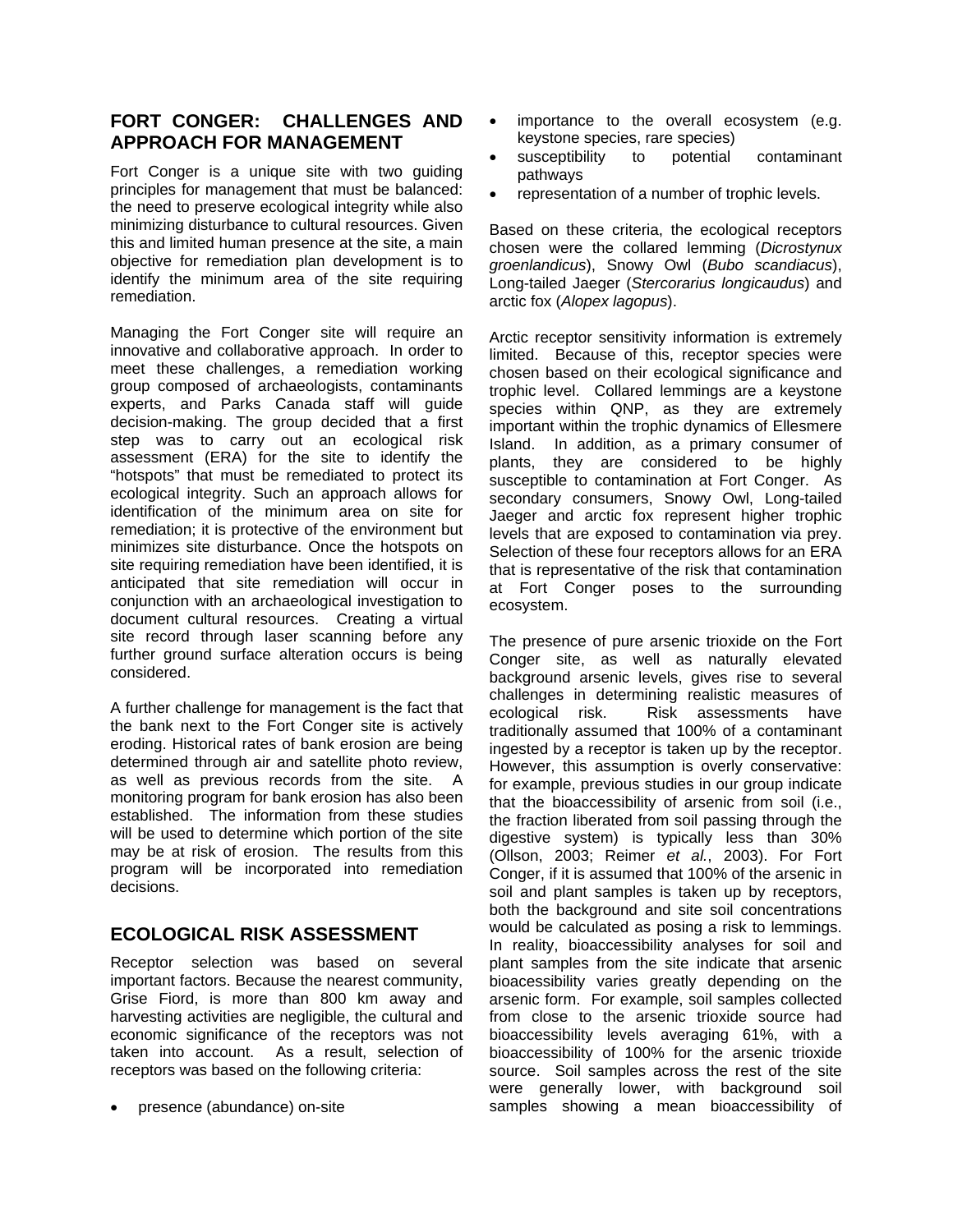approximately 13%. Incorporation of bioaccessibility measures into risk assessments allows for a more realistic calculation of risk (see also Lord-Hoyle *et al.*, this issue).

Secondly, the arsenic trioxide source at Fort Conger appears to have spread across the site through dust transport. This has important implications for the calculation of current ecological risk through influencing contaminant concentrations in plants (the main component of a lemming diet and therefore the main determinant of ecological risk). The contribution of the arsenic trioxide dust source to arsenic concentrations in site plants was evaluated by dividing a plant shoot in two, washing one portion, and comparing arsenic concentrations in the unwashed and washed plant portions. Arsenic concentrations in unwashed plants growing close to the arsenic trioxide source were an order of magnitude higher than the washed plant portion. However, comparison of the arsenic concentrations in unwashed plants from 2005 and 2006 (collected in mid-season) with 2007 unwashed plants (collected in early season soon after snow melt; Figure 3) suggests that seasonal conditions influence dust transport and hence plant arsenic concentrations. These data suggest that arsenic plant concentrations will decline rapidly following the removal of the arsenic trioxide source, and that washed plant concentrations are appropriate for calculating future ecological risk.

A conventional risk assessment for Fort Conger based on soils and plants subjected to contaminant analysis indicates that copper and arsenic pose the greatest risk to lemmings (deemed the most sensitive ecological receptor), while nickel and mercury also show potential risk. Chromium, lead, zinc, and cadmium contamination on site do not appear to pose risk to lemming receptors. Organisms higher in the food chain, such as arctic fox, Snowy Owls, or Long-tailed Jaegers, also do not appear to be at risk from contaminants at Fort Conger given their large home ranges. Remediation is necessary because of the risk posed by some contaminants, the uptake of these contaminants into the terrestrial food chain, and the highly toxic form of arsenic present at Fort Conger.

A main objective for site management was to identify the minimum area of the site requiring remediation, as remedial activities will lead to irrevocable loss of cultural resources at Fort Conger. Spatial modeling was used to examine the effects of sequential removal of hotspots of contamination on ecological risk, following an approach used by Bennett *et al.* (2007). Incorporating spatial modelling into the risk assessment indicates that remediation of the two arsenic hotspots of soil >400 ppm would reduce ecological risk to acceptable levels. Because the highly elevated copper concentrations (>5000 ppm) are confined mostly to small stains, these soils may be left in place without significant ecological effects on lemming receptors, which are assumed to forage equally throughout their home range.



**Figure 3: Arsenic concentrations in unwashed plant shoots with distance from arsenic source.**